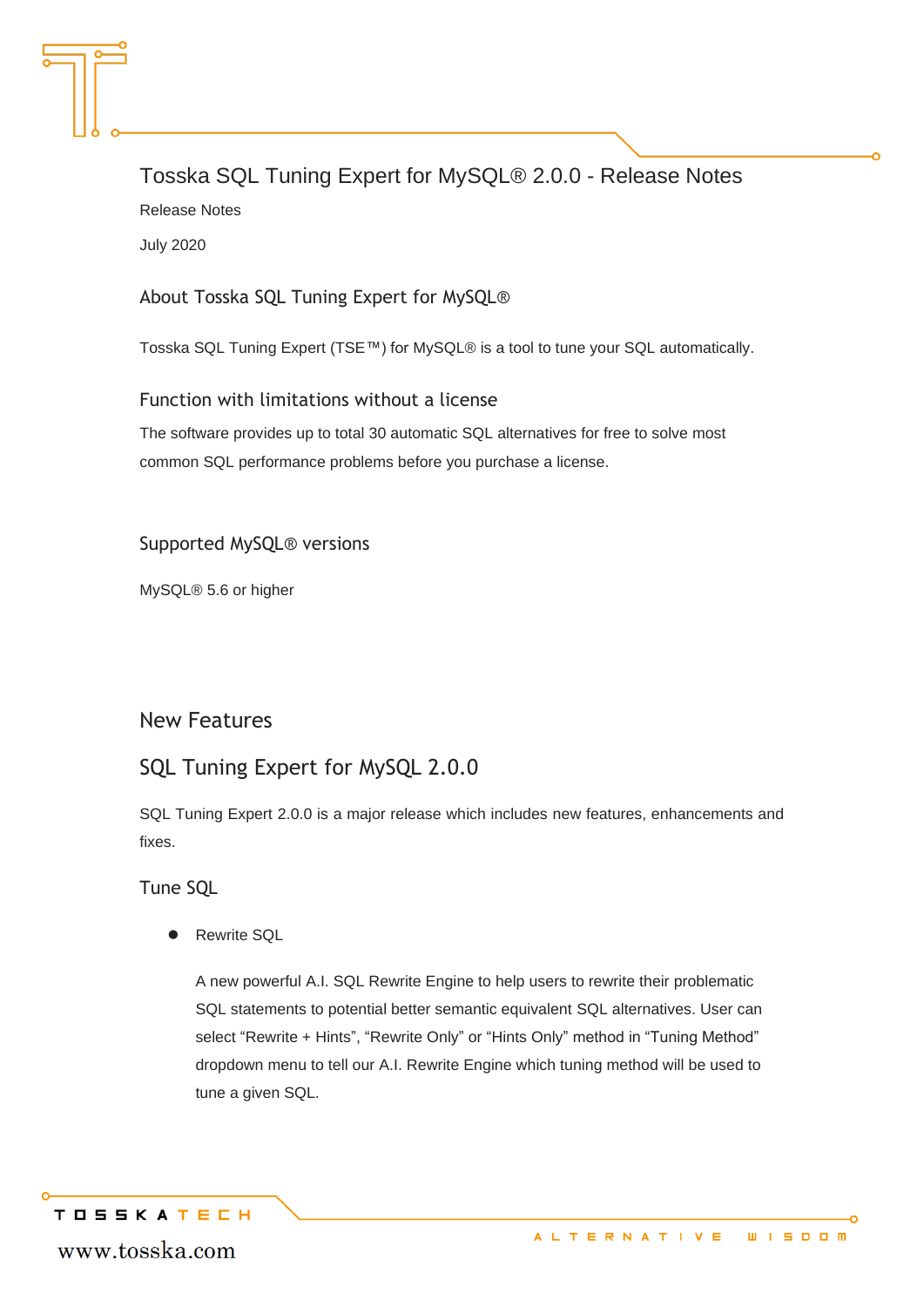| Tuning-276<br>Dpen Session   | * <b>B</b> New Session                                                                                                                                                          |
|------------------------------|---------------------------------------------------------------------------------------------------------------------------------------------------------------------------------|
|                              | $\bigcirc$ Tune $\Box$ Explain Plan $\bigcirc$ Explore Alternatives $\triangleleft$ Test Run $\cdot$ $\Box$ Compare SQL $\rightarrow$ Abort All $\Im$ Clear $\cdot$ $\Box$ Save |
| <b>SQL Editor</b>            | $\checkmark$<br>Tuning Method   Rewrite + Hints<br>$\checkmark$<br>urrent Schema                                                                                                |
| select *<br>employee<br>from | where (emp_dept, emp_salary) in (select<br>emp_dept,<br>max(EMP_SALARY) max_salary<br>from<br>employee                                                                          |
|                              | group by emp_dept);                                                                                                                                                             |

● Bind Variables

Improved the ability to detect the data type of bind variables.

⚫ Mark Best SQL Alternative

An icon is shown to mark the best SQL alternative after SQL tuning or test running.

● Plan Viewer

Improved Visual Plan.

- SQL Tuning session history Show scrollbar if there are too many saved SQL tuning sessions.
- ⚫ Compare SQL Improved Compare SQL window for better SQL text and plan comparison

| <b>Feature</b> | <b>Resolved Issue</b>                                      | <b>Issue ID</b> |
|----------------|------------------------------------------------------------|-----------------|
| Tune SQL       | Fixed an error when Explain, Tune, Explore Alternatives or | <b>STEM-295</b> |
|                | Test Run SQL with bind variable of TIME data type.         |                 |
| Tune SQL       | Fixed the wrong plan step number in Tree plan.             | <b>STEM-317</b> |
| Tune SQL       | Fixed an error when Explain, Tune, Explore Alternatives or | STEM-326        |
|                | Test Run SQL with invalid bind variable symbol.            |                 |
| Tune SQL       | Fixed an error when abort explain plan process.            | <b>STEM-334</b> |
| Tune SQL       | Fixed the issue that button to Hide / Show SQL tuning      | <b>STEM-335</b> |
|                | session history may disappear with some screen             |                 |
|                | resolution.                                                |                 |

#### Resolved Issues in 2.0.0

### **TOSSKATECH**

www.tosska.com

ò

Ò.